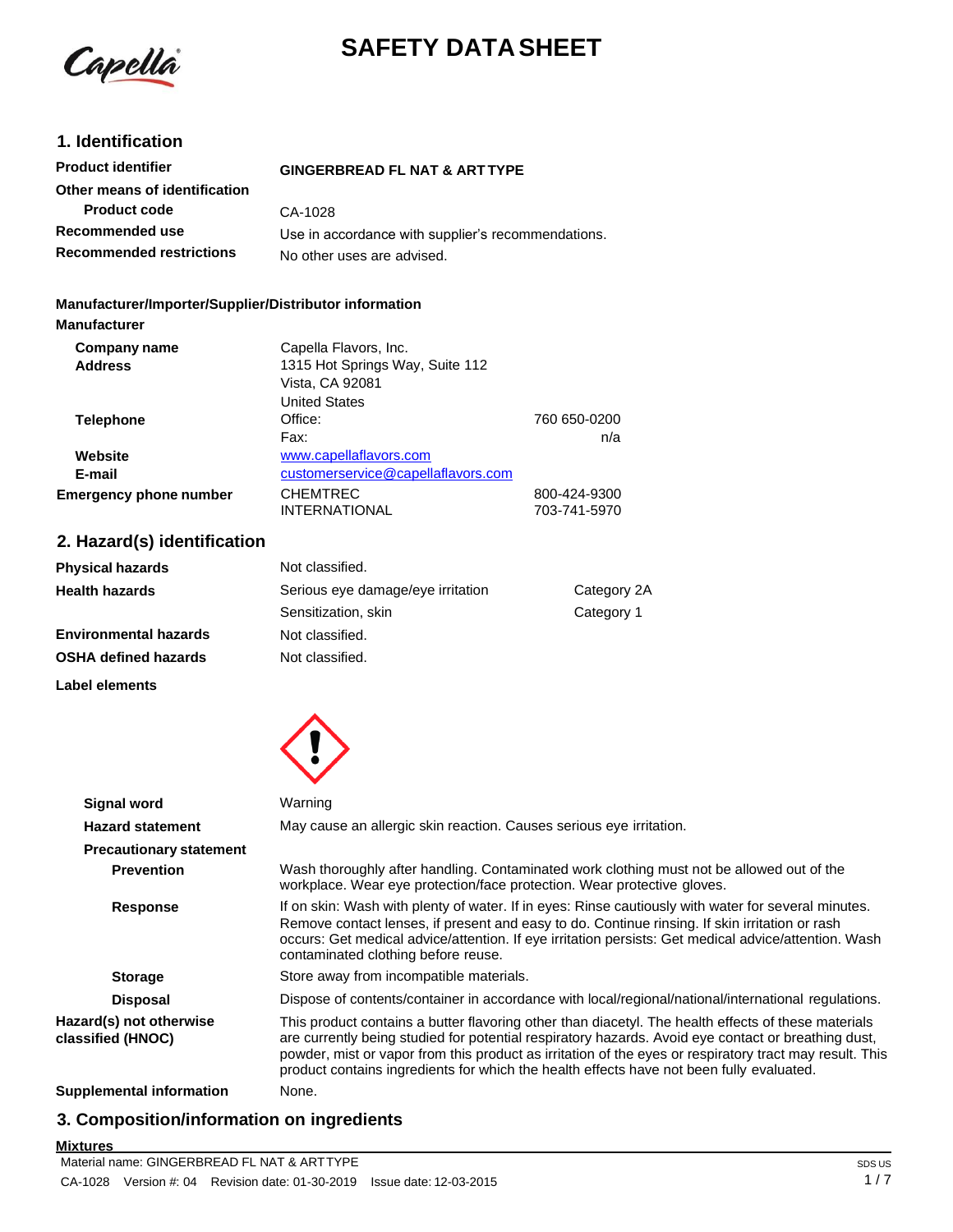| <b>Chemical name</b>                     | Common name and synonyms | <b>CAS number</b> | %         |
|------------------------------------------|--------------------------|-------------------|-----------|
| PROPYLENE GLYCOL<br><b>NOM</b><br>NFI    |                          | $57 - 55 - 6$     | $80 - 90$ |
| <b>BENZYL ALCOHOL</b><br>#38<br>NOM NFI  |                          | 100-51-6          | $5 - 10$  |
| VANILLIN #234                            |                          | 121-33-5          | $5 - 10$  |
| ETHYL MALTOL<br>NOM #169                 |                          | 4940-11-8         | $3 - 5$   |
| CINNAMON OLEORESIN<br>#155               |                          | 84961-46-6        | < 1       |
| GINGER OIL FRESH NOP #375                |                          | 8007-08-7         | < 1       |
| Other components below reportable levels |                          |                   | $1 - < 3$ |

\*Designates that a specific chemical identity and/or percentage of composition has been withheld as a trade secret.

### **4. First-aid measures**

| <b>Inhalation</b>                                                            | Remove victim to fresh air and keep at rest in a position comfortable for breathing. If experiencing<br>respiratory symptoms: Call a poison center or doctor/physician.                                |
|------------------------------------------------------------------------------|--------------------------------------------------------------------------------------------------------------------------------------------------------------------------------------------------------|
| <b>Skin contact</b>                                                          | Remove contaminated clothing immediately and wash skin with soap and water. In case of<br>eczema or other skin disorders: Seek medical attention and take along these instructions.                    |
| Eye contact                                                                  | Immediately flush eyes with plenty of water for at least 15 minutes. Remove contact lenses, if<br>present and easy to do. Continue rinsing. Get medical attention if irritation develops and persists. |
| Ingestion                                                                    | Rinse mouth. Get medical attention if symptoms occur.                                                                                                                                                  |
| <b>Most important</b><br>symptoms/effects, acute and<br>delayed              | Severe eye irritation. Symptoms may include stinging, tearing, redness, swelling, and blurred<br>vision. May cause an allergic skin reaction. Dermatitis. Rash.                                        |
| Indication of immediate<br>medical attention and special<br>treatment needed | Provide general supportive measures and treat symptomatically. In case of shortness of breath,<br>give oxygen. Keep victim warm. Keep victim under observation. Symptoms may be delayed.               |
| <b>General information</b>                                                   | Ensure that medical personnel are aware of the material(s) involved, and take precautions to<br>protect themselves. Wash contaminated clothing before reuse.                                           |
| 5. Fire-fighting measures                                                    |                                                                                                                                                                                                        |

| Suitable extinguishing media                                     | Alcohol resistant foam. Powder. Carbon dioxide (CO2).                                         |
|------------------------------------------------------------------|-----------------------------------------------------------------------------------------------|
| Unsuitable extinguishing<br>media                                | Do not use water jet as an extinguisher, as this will spread the fire.                        |
| Specific hazards arising from<br>the chemical                    | During fire, gases hazardous to health may be formed.                                         |
| Special protective equipment<br>and precautions for firefighters | Self-contained breathing apparatus and full protective clothing must be worn in case of fire. |
| <b>Fire fighting</b><br>equipment/instructions                   | Move containers from fire area if you can do so without risk.                                 |
| <b>Specific methods</b>                                          | Use standard firefighting procedures and consider the hazards of other involved materials.    |
| <b>General fire hazards</b>                                      | No unusual fire or explosion hazards noted.                                                   |

# **6. Accidental release measures**

**Personal precautions, protective equipment and emergency procedures**

**Environmental precautions**

**Methods and materials for containment and cleaning up**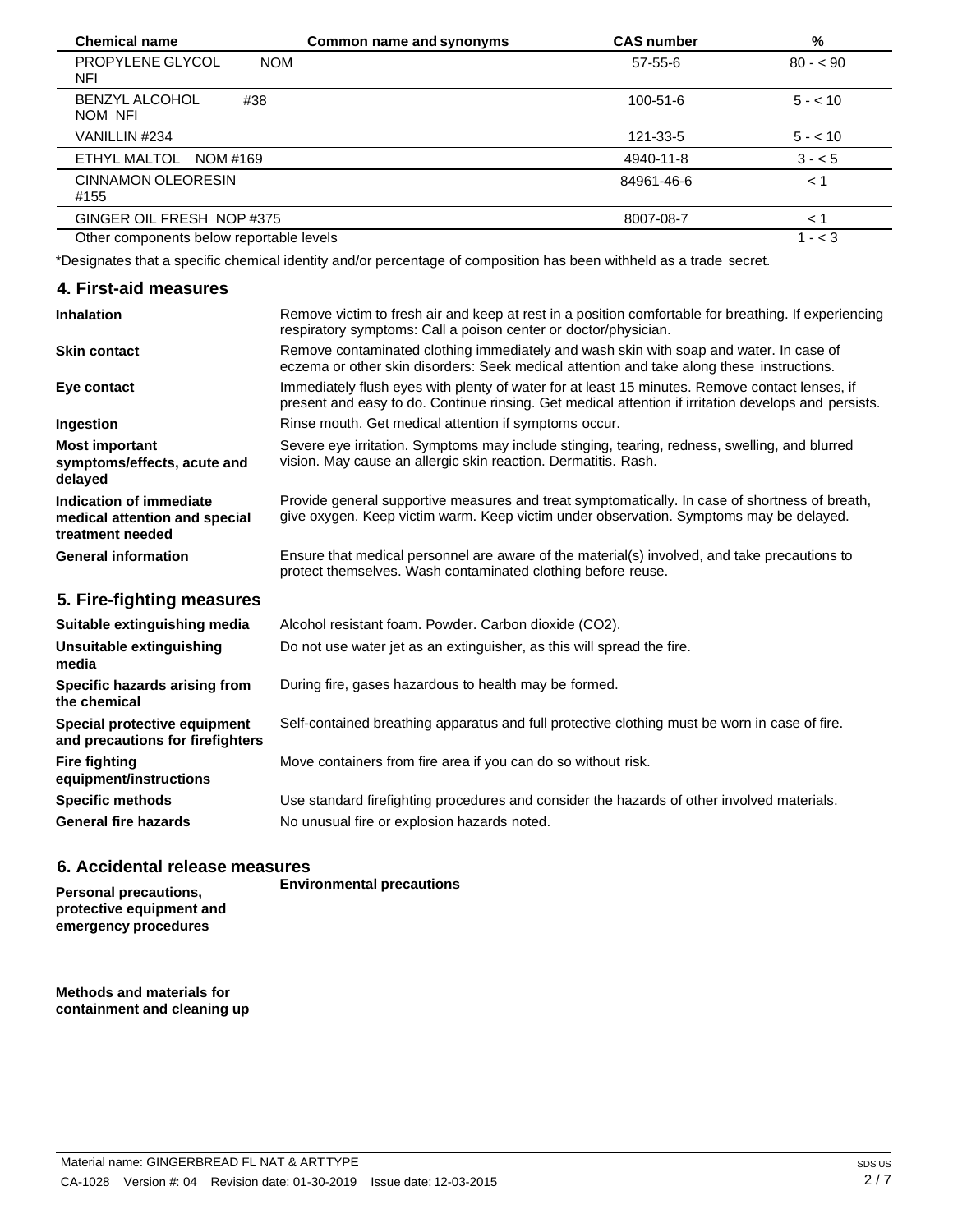Keep unnecessary personnel away. Keep people away from and upwind of spill/leak. Wear appropriate protective equipment and clothing during clean-up. Avoid breathing mist/vapors. Avoid inhalation of vapor, fumes, dust and/or mist from the spilled material. Do not touch damaged containers or spilled material unless wearing appropriate protective clothing. Ensure adequate ventilation. Local authorities should be advised if significant spillages cannot be contained. For personal protection, see section 8 of the SDS.

Use water spray to reduce vapors or divert vapor cloud drift.

Large Spills: Stop the flow of material, if this is without risk. Dike the spilled material, where this is possible. Absorb in vermiculite, dry sand or earth and place into containers. Following product recovery, flush area with water.

Small Spills: Wipe up with absorbent material (e.g. cloth, fleece). Clean surface thoroughly to remove residual contamination.

Never return spills to original containers for re-use. For waste disposal, see section 13 of the SDS. Avoid discharge into drains, water courses or onto the ground.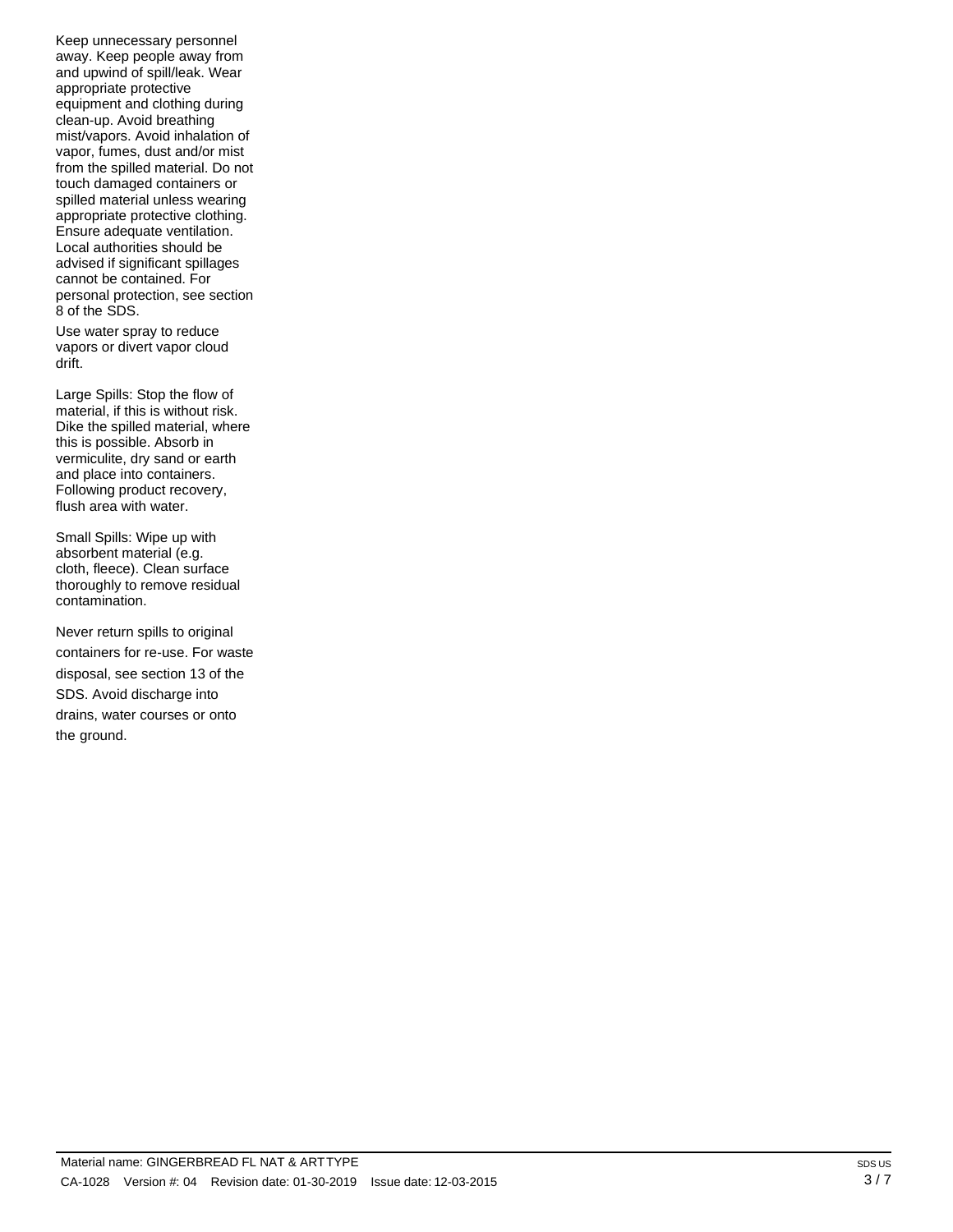# **7. Handling and storage**

**Precautions for safe handling**

Avoid breathing mist/vapors. Avoid contact with eyes, skin, and clothing. Avoid prolonged exposure. Use only outdoors or in a well-ventilated area. Wear appropriate personal protective equipment. Observe good industrial hygiene practices.

**Conditions for safe storage, including any incompatibilities** Store locked up. Store in tightly closed container. Store in a well-ventilated place. Store away from incompatible materials (see Section 10 of the SDS).

## **8. Exposure controls/personal protection**

### **Occupational exposure limits**

The following constituents are the only constituents of the product which have a PEL, TLV or other recommended exposure limit. At this time, the other constituents have no known exposure limits.

| <b>Components</b>                                    | US. Workplace Environmental Exposure Level (WEEL) Guides<br><b>Type</b>                                                                                                                                                                                                                                                                                                                     | Value      | <b>Form</b> |
|------------------------------------------------------|---------------------------------------------------------------------------------------------------------------------------------------------------------------------------------------------------------------------------------------------------------------------------------------------------------------------------------------------------------------------------------------------|------------|-------------|
| BENZYL ALCOHOL<br>#38 NOM NFI (CAS<br>$100 - 51 - 6$ | <b>TWA</b>                                                                                                                                                                                                                                                                                                                                                                                  | 44.2 mg/m3 |             |
|                                                      |                                                                                                                                                                                                                                                                                                                                                                                             | 10 ppm     |             |
| PROPYLENE GLYCOL<br>NOM NFI (CAS 57-55-6)            | <b>TWA</b>                                                                                                                                                                                                                                                                                                                                                                                  | 10 $mg/m3$ | Aerosol.    |
| VANILLIN #234 (CAS<br>$121 - 33 - 5$                 | <b>TWA</b>                                                                                                                                                                                                                                                                                                                                                                                  | 10 $mg/m3$ |             |
| <b>Biological limit values</b>                       | No biological exposure limits noted for the ingredient(s).                                                                                                                                                                                                                                                                                                                                  |            |             |
| Appropriate engineering<br>controls                  | Good general ventilation should be used. Ventilation rates should be matched to conditions. If<br>applicable, use process enclosures, local exhaust ventilation, or other engineering controls to<br>maintain airborne levels below recommended exposure limits. If exposure limits have not been<br>established, maintain airborne levels to an acceptable level. Provide eyewash station. |            |             |
|                                                      | Individual protection measures, such as personal protective equipment                                                                                                                                                                                                                                                                                                                       |            |             |
| <b>Eye/face protection</b>                           | Face shield is recommended. Wear safety glasses with side shields (or goggles).                                                                                                                                                                                                                                                                                                             |            |             |
| <b>Skin protection</b>                               |                                                                                                                                                                                                                                                                                                                                                                                             |            |             |
| <b>Hand protection</b>                               | Wear appropriate chemical resistant gloves.                                                                                                                                                                                                                                                                                                                                                 |            |             |
| <b>Other</b>                                         | Wear appropriate chemical resistant clothing. Use of an impervious apron is recommended.                                                                                                                                                                                                                                                                                                    |            |             |
| <b>Respiratory protection</b>                        | In case of insufficient ventilation, wear suitable respiratory equipment.                                                                                                                                                                                                                                                                                                                   |            |             |
| <b>Thermal hazards</b>                               | Wear appropriate thermal protective clothing, when necessary.                                                                                                                                                                                                                                                                                                                               |            |             |
| <b>General hygiene</b><br>considerations             | Always observe good personal hygiene measures, such as washing after handling the material<br>and before eating, drinking, and/or smoking. Routinely wash work clothing and protective<br>equipment to remove contaminants. Contaminated work clothing should not be allowed out of the<br>workplace.                                                                                       |            |             |
| 9. Physical and chemical properties                  |                                                                                                                                                                                                                                                                                                                                                                                             |            |             |
| Appearance                                           |                                                                                                                                                                                                                                                                                                                                                                                             |            |             |
| <b>Dhugiani stata</b>                                | المنسوبا                                                                                                                                                                                                                                                                                                                                                                                    |            |             |

| <b>Physical state</b>                      | Liquid.                          |
|--------------------------------------------|----------------------------------|
| <b>Form</b>                                | Liquid.                          |
| Color                                      | Not available.                   |
| Odor                                       | Not available.                   |
| <b>Odor threshold</b>                      | Not available.                   |
| рH                                         | Not available.                   |
| Melting point/freezing point               | $-74.2$ °F ( $-59$ °C) estimated |
| Initial boiling point and boiling<br>range | 370.76 °F (188.2 °C) estimated   |
| <b>Flash point</b>                         | 199.9 °F (93.3 °C)               |
| <b>Evaporation rate</b>                    | Not available.                   |

**Flammability (solid, gas)** Not applicable.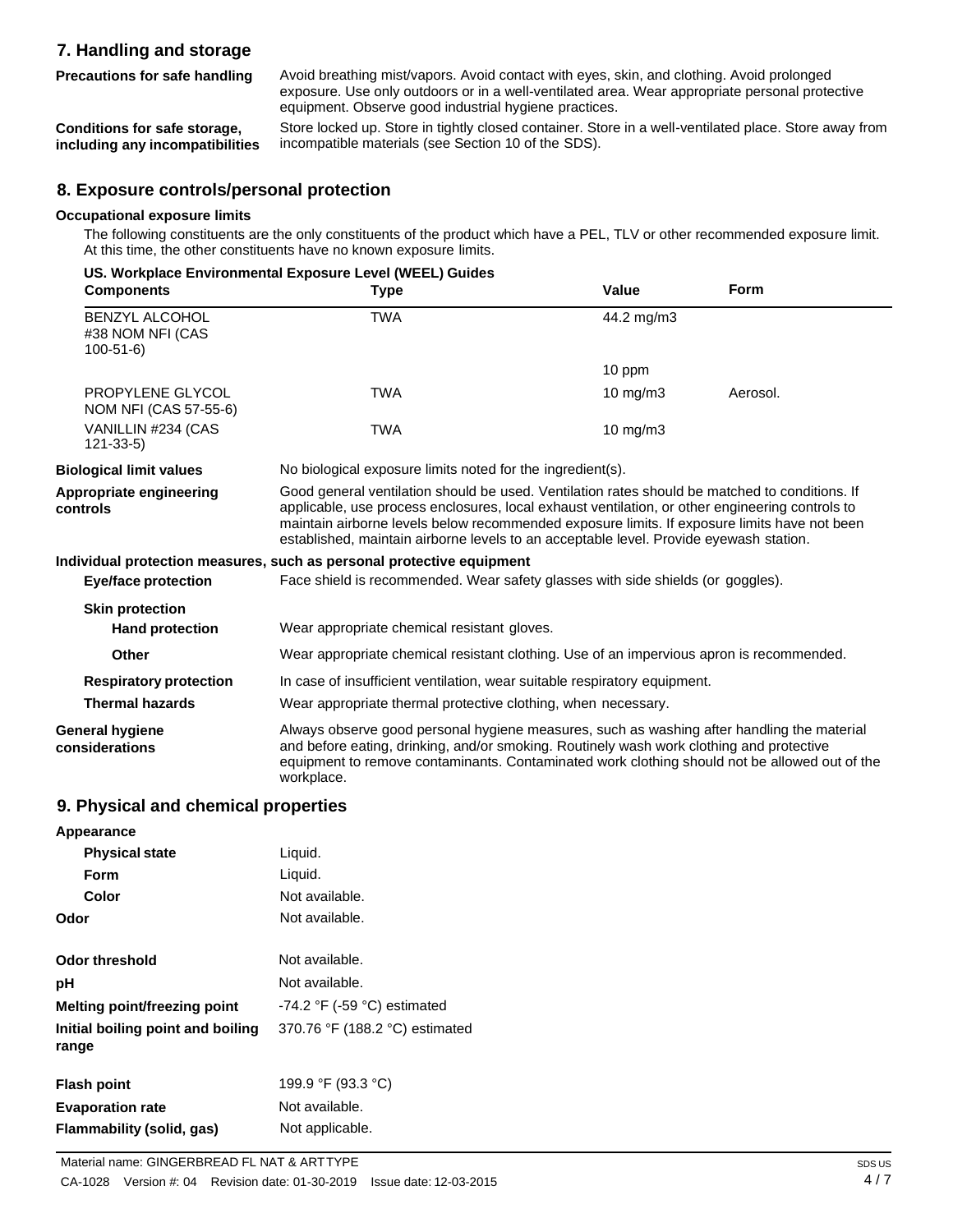**Upper/lower flammability or explosive limits**

**Flammability limit - lower (%)** Not available.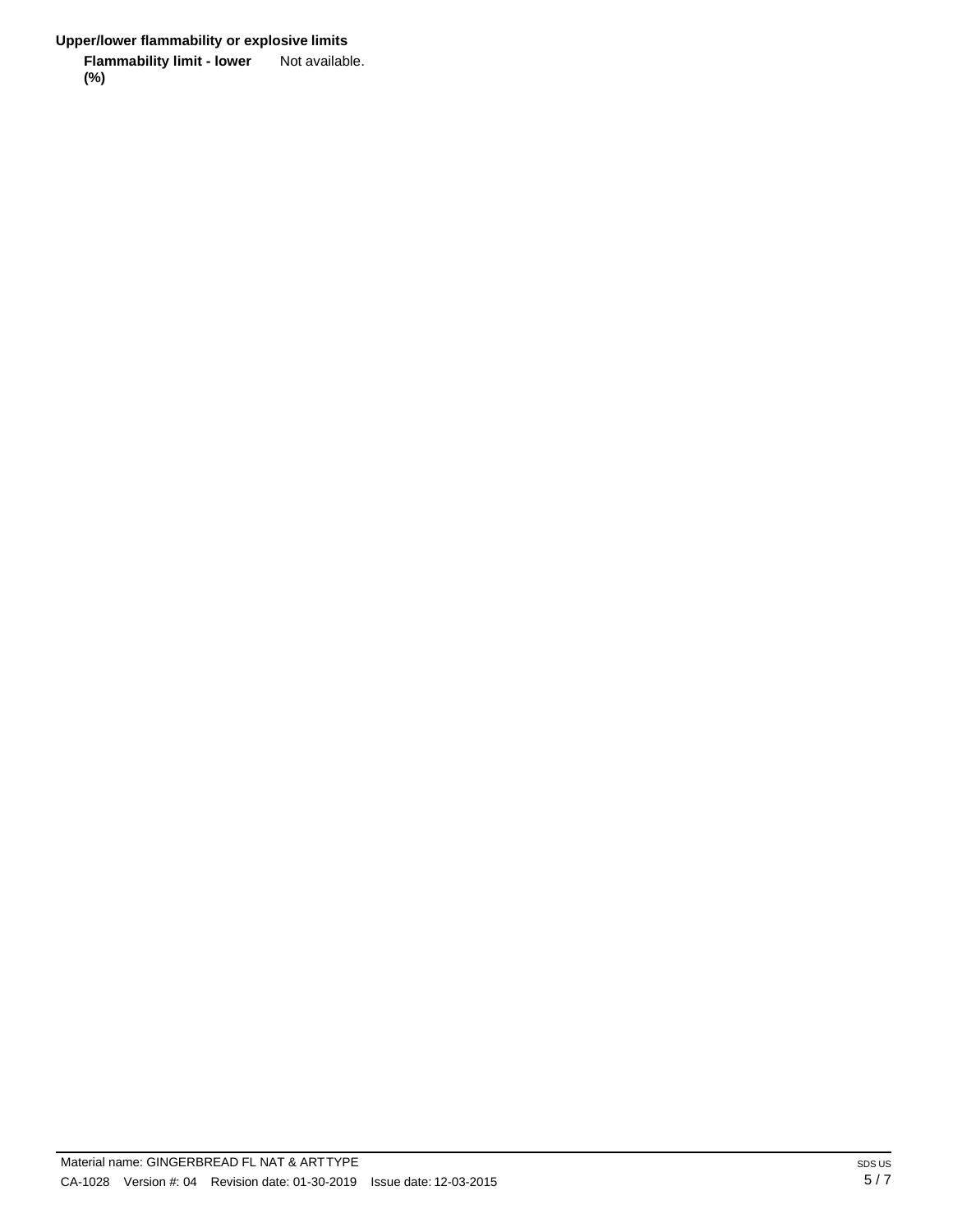| <b>Flammability limit - upper</b><br>$(\%)$       | Not available.                                                                                                                                                           |
|---------------------------------------------------|--------------------------------------------------------------------------------------------------------------------------------------------------------------------------|
| Explosive limit - lower (%)                       | Not available.                                                                                                                                                           |
| Explosive limit - upper (%)                       | Not available.                                                                                                                                                           |
| Vapor pressure                                    | 0.16 hPa estimated                                                                                                                                                       |
| <b>Vapor density</b>                              | Not available.                                                                                                                                                           |
| <b>Relative density</b>                           | Not available.                                                                                                                                                           |
| Solubility(ies)                                   |                                                                                                                                                                          |
| <b>Solubility (water)</b>                         | Not available.                                                                                                                                                           |
| <b>Partition coefficient</b><br>(n-octanol/water) | Not available.                                                                                                                                                           |
| <b>Auto-ignition temperature</b>                  | 700 °F (371.11 °C) estimated                                                                                                                                             |
| <b>Decomposition temperature</b>                  | Not available.                                                                                                                                                           |
| <b>Viscosity</b>                                  | Not available.                                                                                                                                                           |
| <b>Other information</b>                          |                                                                                                                                                                          |
| <b>Density</b>                                    | 1.04 g/cm3 estimated                                                                                                                                                     |
| <b>Explosive properties</b>                       | Not explosive.                                                                                                                                                           |
| <b>Flammability class</b>                         | Combustible IIIA estimated                                                                                                                                               |
| <b>Oxidizing properties</b>                       | Not oxidizing.                                                                                                                                                           |
| <b>Refractive index</b>                           | 1.439 - 1.469                                                                                                                                                            |
| <b>Specific gravity</b>                           | $1.03 - 1.06$                                                                                                                                                            |
| 10. Stability and reactivity                      |                                                                                                                                                                          |
| <b>Reactivity</b>                                 | The product is stable and non-reactive under normal conditions of use, storage and transport.                                                                            |
| <b>Chemical stability</b>                         | Material is stable under normal conditions.                                                                                                                              |
| <b>Possibility of hazardous</b><br>reactions      | No dangerous reaction known under conditions of normal use.                                                                                                              |
| <b>Conditions to avoid</b>                        | Keep away from heat, hot surfaces, sparks, open flames and other ignition sources. Avoid<br>temperatures exceeding the flash point. Contact with incompatible materials. |
| Incompatible materials                            | Strong oxidizing agents.                                                                                                                                                 |
| <b>Hazardous decomposition</b><br>products        | No hazardous decomposition products are known.                                                                                                                           |

# **11. Toxicological information**

### **Information on likely routes of exposure**

| <b>Inhalation</b>                                                                  | May cause irritation to the respiratory system. Prolonged inhalation may be harmful.                                                                            |
|------------------------------------------------------------------------------------|-----------------------------------------------------------------------------------------------------------------------------------------------------------------|
| <b>Skin contact</b>                                                                | May cause an allergic skin reaction.                                                                                                                            |
| Eye contact                                                                        | Causes serious eye irritation.                                                                                                                                  |
| <b>Ingestion</b>                                                                   | Expected to be a low ingestion hazard.                                                                                                                          |
| Symptoms related to the<br>physical, chemical and<br>toxicological characteristics | Severe eye irritation. Symptoms may include stinging, tearing, redness, swelling, and blurred<br>vision. May cause an allergic skin reaction. Dermatitis. Rash. |

### **Information on toxicological effects**

| <b>Acute toxicity</b> |                                             |                     |        |
|-----------------------|---------------------------------------------|---------------------|--------|
| <b>Components</b>     | <b>Species</b>                              | <b>Test Results</b> |        |
| <b>BENZYL ALCOHOL</b> | #38 NOM NFI (CAS 100-51-6)                  |                     |        |
| <b>Acute</b>          |                                             |                     |        |
| Oral                  |                                             |                     |        |
| LD50                  | Rat                                         | 1230 - 3100 mg/kg   |        |
|                       | Material name: GINGERBREAD FL NAT & ARTTYPE |                     | SDS US |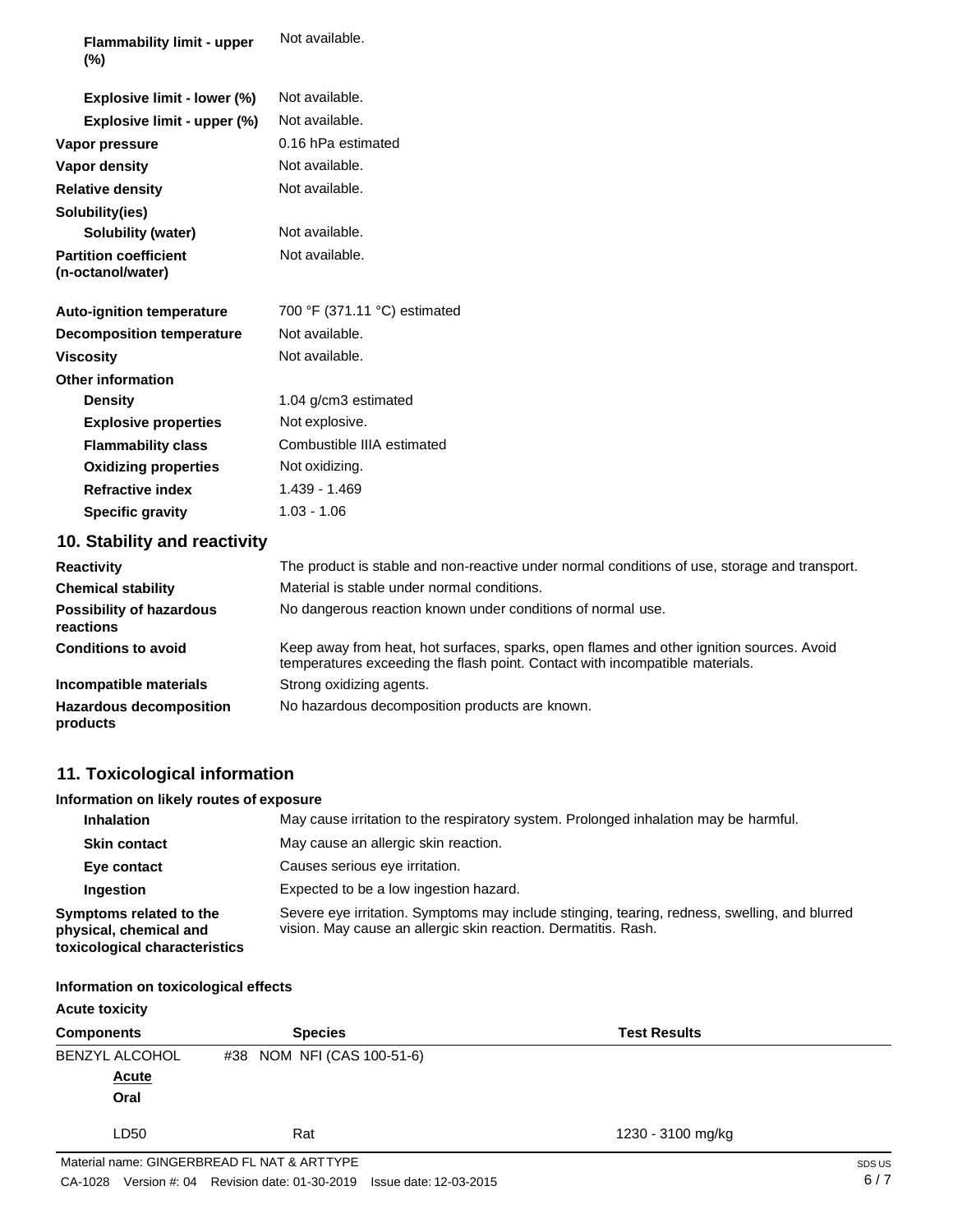Prolonged skin contact may cause temporary irritation. Causes serious eye irritation.

**Skin corrosion/irritation Serious eye damage/eye irritation**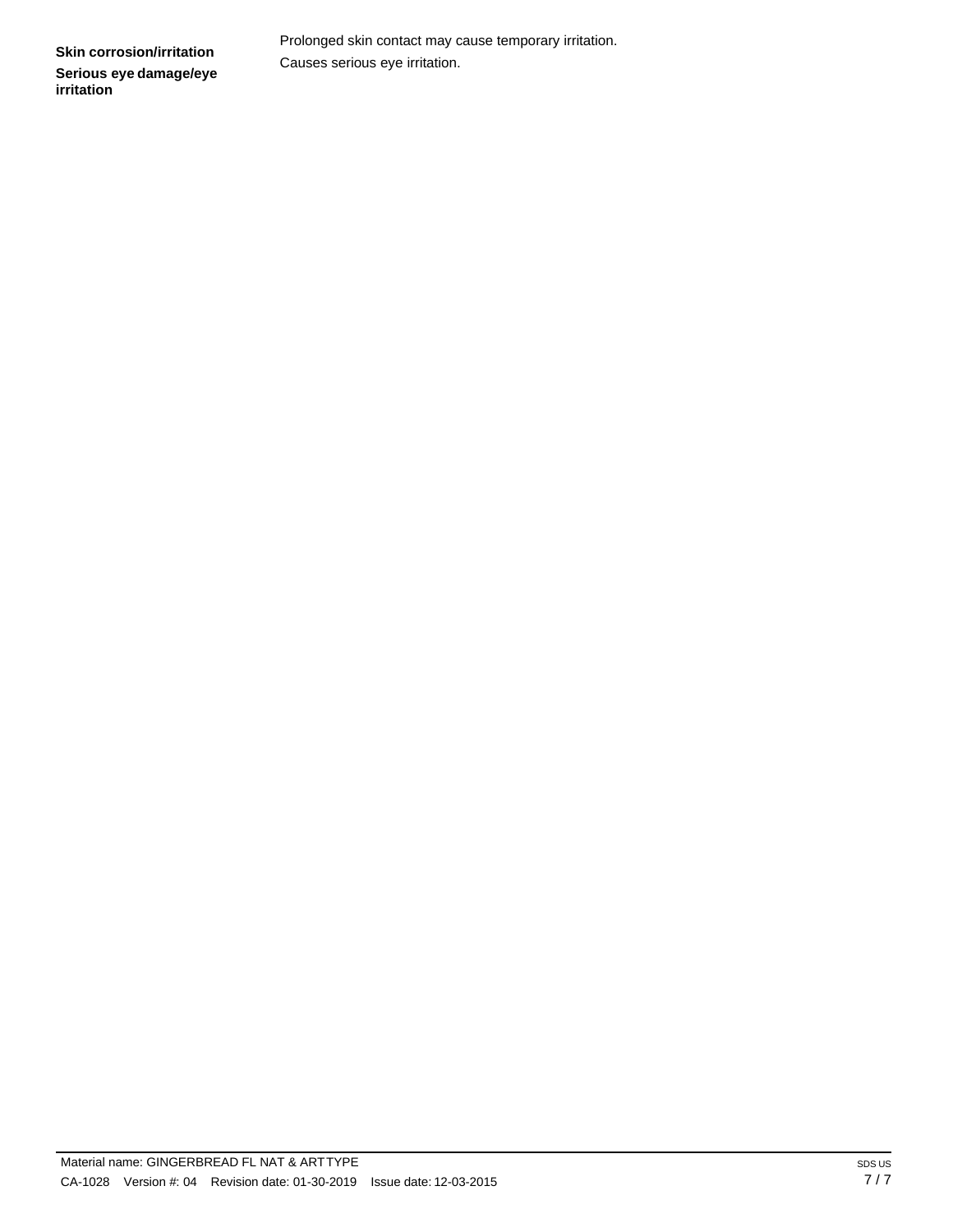| Respiratory or skin sensitization                                                                        |                                                                                                                                                                                                                        |
|----------------------------------------------------------------------------------------------------------|------------------------------------------------------------------------------------------------------------------------------------------------------------------------------------------------------------------------|
| <b>Respiratory sensitization</b>                                                                         | Not a respiratory sensitizer.                                                                                                                                                                                          |
| <b>Skin sensitization</b>                                                                                | May cause an allergic skin reaction.                                                                                                                                                                                   |
| Germ cell mutagenicity                                                                                   | No data available to indicate product or any components present at greater than 0.1% are<br>mutagenic or genotoxic.                                                                                                    |
| Carcinogenicity                                                                                          | Not classifiable as to carcinogenicity to humans.                                                                                                                                                                      |
| IARC Monographs. Overall Evaluation of Carcinogenicity                                                   |                                                                                                                                                                                                                        |
| Not listed.                                                                                              | OSHA Specifically Regulated Substances (29 CFR 1910.1001-1052)                                                                                                                                                         |
| Not regulated.                                                                                           | US. National Toxicology Program (NTP) Report on Carcinogens                                                                                                                                                            |
| Not listed.                                                                                              |                                                                                                                                                                                                                        |
| <b>Reproductive toxicity</b>                                                                             | This product is not expected to cause reproductive or developmental effects.                                                                                                                                           |
| Specific target organ toxicity -<br>single exposure                                                      | Not classified.                                                                                                                                                                                                        |
| Specific target organ toxicity -<br>repeated exposure                                                    | Not classified.                                                                                                                                                                                                        |
| <b>Aspiration hazard</b>                                                                                 | Not an aspiration hazard.                                                                                                                                                                                              |
| <b>Chronic effects</b>                                                                                   | Prolonged inhalation may be harmful.                                                                                                                                                                                   |
| 12. Ecological information                                                                               |                                                                                                                                                                                                                        |
| <b>Ecotoxicity</b>                                                                                       | The product is not classified as environmentally hazardous. However, this does not exclude the<br>possibility that large or frequent spills can have a harmful or damaging effect on the environment.                  |
| Persistence and degradability<br><b>Bioaccumulative potential</b>                                        | No data is available on the degradability of any ingredients in the mixture.                                                                                                                                           |
| Partition coefficient n-octanol / water (log Kow)<br>BENZYL ALCOHOL<br>PROPYLENE GLYCOL<br>VANILLIN #234 | #38 NOM NFI<br>1.1<br>$-0.92$<br><b>NOM NFI</b><br>1.37                                                                                                                                                                |
| <b>Mobility in soil</b>                                                                                  | No data available.                                                                                                                                                                                                     |
| Other adverse effects                                                                                    | No other adverse environmental effects (e.g. ozone depletion, photochemical ozone creation<br>potential, endocrine disruption, global warming potential) are expected from this component.                             |
| 13. Disposal considerations                                                                              |                                                                                                                                                                                                                        |
| <b>Disposal instructions</b>                                                                             | Collect and reclaim or dispose in sealed containers at licensed waste disposal site. Dispose of<br>contents/container in accordance with local/regional/national/international regulations.                            |
| <b>Local disposal regulations</b>                                                                        | Dispose in accordance with all applicable regulations.                                                                                                                                                                 |
| Hazardous waste code                                                                                     | The waste code should be assigned in discussion between the user, the producer and the waste<br>disposal company.                                                                                                      |
| Waste from residues / unused<br>products                                                                 | Dispose of in accordance with local regulations. Empty containers or liners may retain some<br>product residues. This material and its container must be disposed of in a safe manner (see:<br>Disposal instructions). |
| <b>Contaminated packaging</b>                                                                            | Since emptied containers may retain product residue, follow label warnings even after container is<br>emptied. Empty containers should be taken to an approved waste handling site for recycling or<br>disposal.       |
| 14. Transport information                                                                                |                                                                                                                                                                                                                        |
| <b>DOT</b>                                                                                               |                                                                                                                                                                                                                        |

Not regulated as dangerous goods.

### **IATA**

Not regulated as dangerous goods.

#### **IMDG**

Not regulated as dangerous goods.

#### **Transport in bulk according to the IBC Code**

**Annex II of MARPOL 73/78 and Material name: GINGERBREAD FL NAT & ARTTYPE**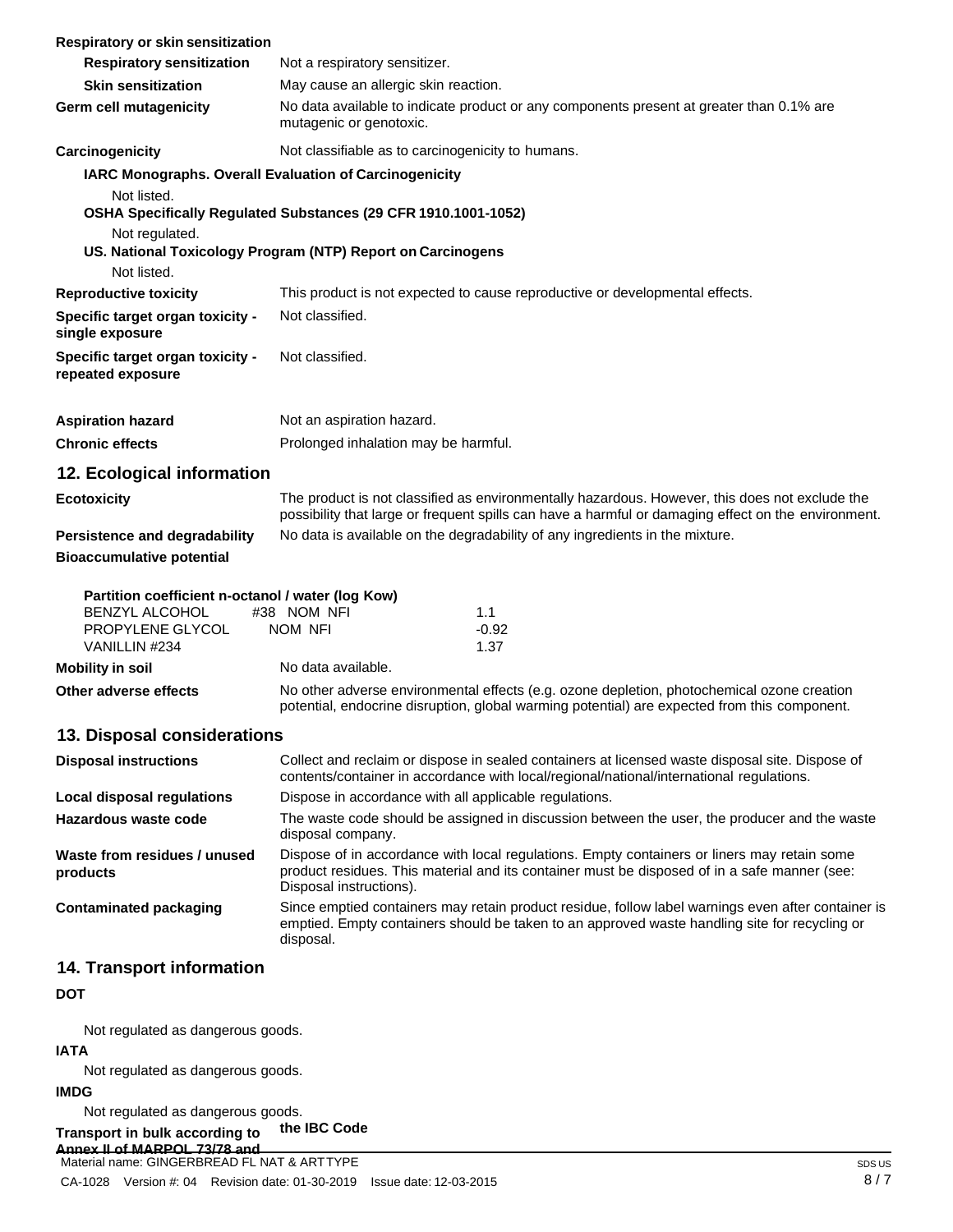Not established.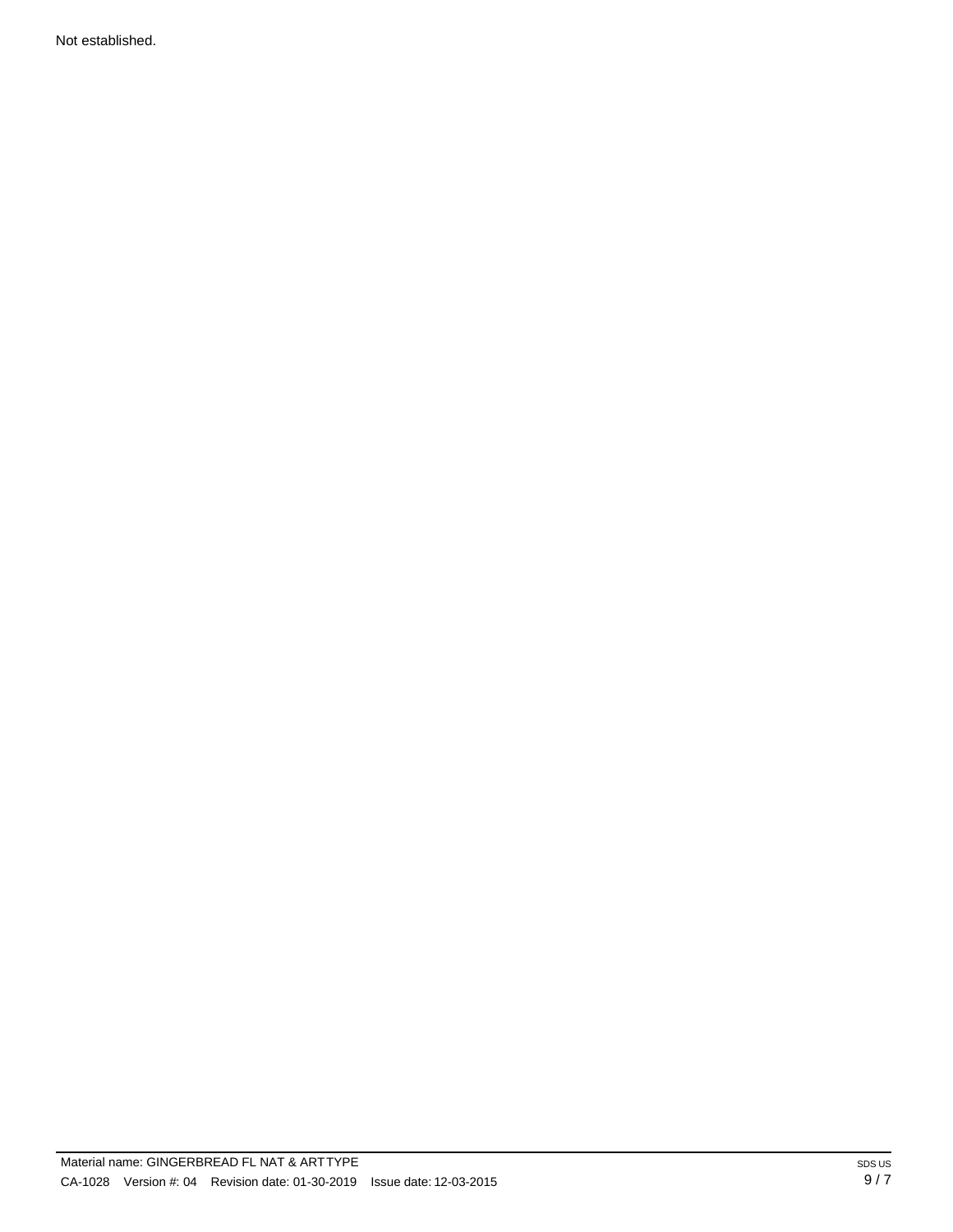# **15. Regulatory information**

**US federal regulations** This product is a "Hazardous Chemical" as defined by the OSHA Hazard Communication Standard, 29 CFR 1910.1200.

### **Toxic Substances Control Act (TSCA)**

**TSCA Section 12(b) Export Notification (40 CFR 707, Subpt. D)**

Not regulated.

**CERCLA Hazardous Substance List (40 CFR 302.4)**

Not listed.

**SARA 304 Emergency release notification**

Not regulated.

**OSHA Specifically Regulated Substances (29 CFR 1910.1001-1052)**

Not regulated.

### **Superfund Amendments and Reauthorization Act of 1986 (SARA)**

**SARA 302 Extremely hazardous substance**

Not listed.

**SARA 311/312 Hazardous chemical** No (Exempt)

### **SARA 313 (TRIreporting)**

Not regulated.

#### **Other federal regulations**

**Clean Air Act (CAA) Section 112 Hazardous Air Pollutants (HAPs) List**

Not regulated.

#### **Clean Air Act (CAA) Section 112(r) Accidental Release Prevention (40 CFR 68.130)**

Not regulated.

**Safe Drinking Water Act**  Not regulated.

# **(SDWA)**

#### **US state regulations**

#### **California Proposition 65**

California Safe Drinking Water and Toxic Enforcement Act of 1986 (Proposition 65): This material is not known to contain any chemicals currently listed as carcinogens or reproductive toxins. For more information go to [www.P65Warnings.ca.gov.](http://www.p65warnings.ca.gov/)

#### **International Inventories**

| Country(s) or region        | Inventory name                                                              | On inventory (yes/no)* |
|-----------------------------|-----------------------------------------------------------------------------|------------------------|
| Australia                   | Australian Inventory of Chemical Substances (AICS)                          | No.                    |
| Canada                      | Domestic Substances List (DSL)                                              | No.                    |
| Canada                      | Non-Domestic Substances List (NDSL)                                         | No.                    |
| China                       | Inventory of Existing Chemical Substances in China (IECSC)                  | No.                    |
| Europe                      | European Inventory of Existing Commercial Chemical<br>Substances (EINECS)   | No.                    |
| Europe                      | European List of Notified Chemical Substances (ELINCS)                      | No.                    |
| Japan                       | Inventory of Existing and New Chemical Substances (ENCS)                    | No.                    |
| Korea                       | Existing Chemicals List (ECL)                                               | No.                    |
| New Zealand                 | New Zealand Inventory                                                       | No.                    |
| <b>Philippines</b>          | <b>Philippine Inventory of Chemicals and Chemical Substances</b><br>(PICCS) | No.                    |
| Taiwan                      | Taiwan Chemical Substance Inventory (TCSI)                                  | No.                    |
| United States & Puerto Rico | Toxic Substances Control Act (TSCA) Inventory                               | No.                    |

\*A "Yes" indicates that all components of this product comply with the inventory requirements administered by the governing country(s) A "No" indicates that one or more components of the product are not listed or exempt from listing on the inventory administered by the governing country(s).

# **16. Other information, including date of preparation or last revision Issue date** *Revision* date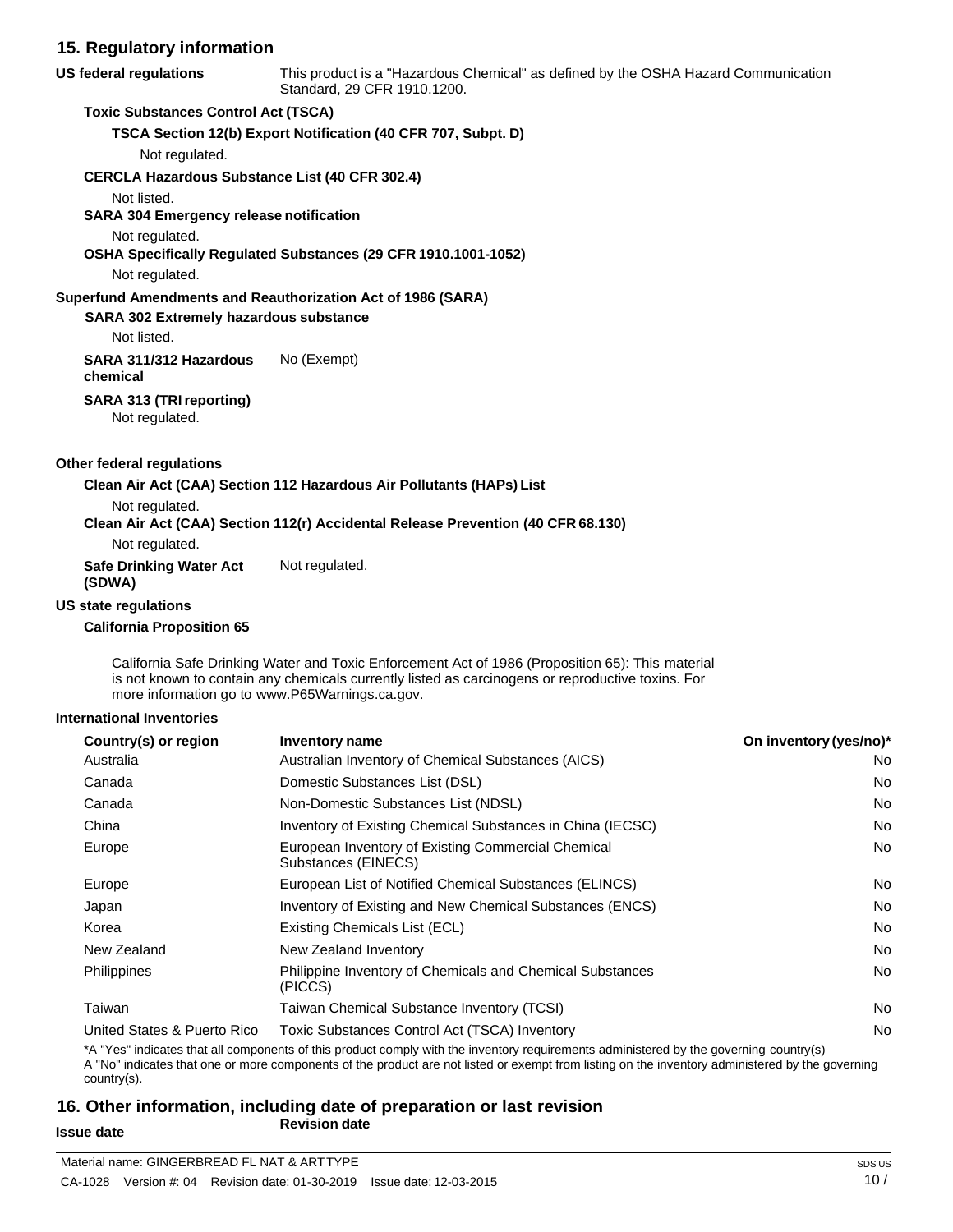12-03-2015 01-30-2019